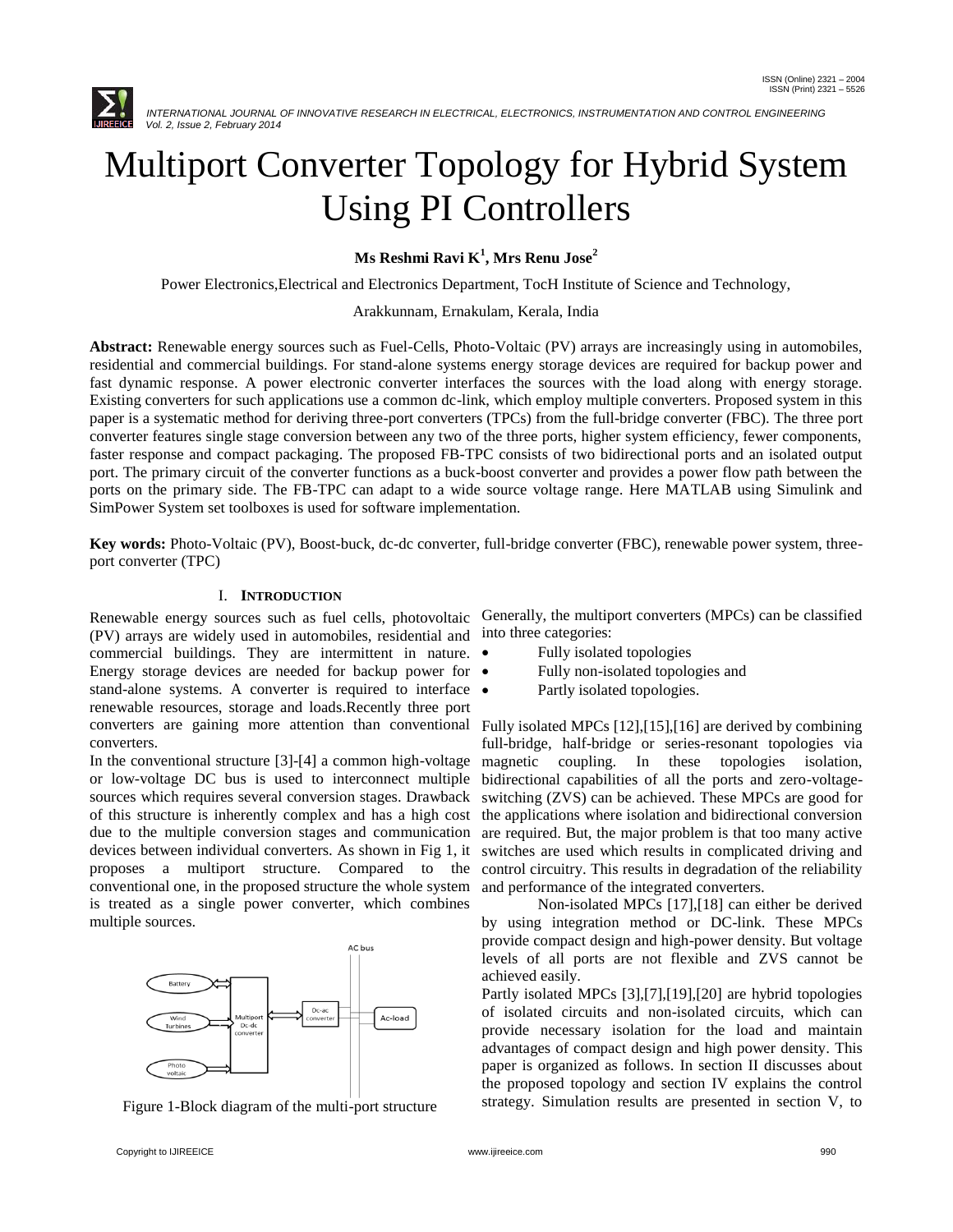

verify the proposed method. Finally, conclusions and future scope will be given in VI and VII.

### **II.PROPOSED THREE PORT CONVERTER TOPOLOGY**

A three-port energy management system includes a primary source and storage, and. single-stage power conversion between any two of the three ports is possible. Having the two energy inputs, the instantaneous power can be redistributed in the system in a controlled manner, which results in improvement of system dynamics and reliability. Another advantage of using a three-port system is that the primary source only needs to be sized according to the average power consumed by the load, not necessarily to the peak power. This operation is economically beneficial since per watt cost of the primary source is usually high, and thus it makes sense to operate the primary source at the maximum power.

#### *A. Circuit and topology*

This chapter refers to a three-port converter using a singlestage power conversion is proposed and analyzed. Here a suitable method for generating TPC topologies from full bridge converters and to find a novel full-bridge TPC with single-stage power conversion between any two of the three ports. A buck-boost converter is integrated in the proposed FB-TPC, it can adapt to applications with a wide source voltage range. ZVS of all the primary-side switches can also be obtained with the proposed FB-TPC.

In the Fig.2(a), the primary side of the FBC consists of two switching legs, composed of  $S_{A1}$ ,  $S_{A2}$  and  $S_{B1}$ ,  $S_{B2}$ , in parallel, connected to a common input source *V<sup>s</sup>* . The voltage-second balance principle of the magnetizing inductor  $L_m$  is the constraint condition of the operation of the FBC in the primary side. This means that, the two switching legs of the FBC can a be split into two symmetrical parts, cells A and B, if only  $L_m$  satisfies the voltage-second balance principle, as shown in Fig.2(b). The two cells can be directly connected to different sources,  $V_{sa}$  and  $V_{sb}$ , respectively, as shown in Fig.2(c), and then a novel FB-TPC is derived.







# **III.SWITCHING STATE ANALYSIS**



Fig. 3 Topology of the proposed FB-TPC

To verify the proposed topology the FB-TPC, is applied to a stand-alone PV power system with battery backup. To analyze the operation principle, the proposed FB-TPC topology is redrawn in Fig. 3 the two source ports are connected to a PV source and a battery, respectively, while the output port is connected to a load.

Three power flows in the standalone PV power system are: 1) from PV to load; 2) from PV to battery; and 3) from battery to load. As for the FB-TPC, the input port from the PV source should implement the maximum power tracking to harvest the most energy, while the load port usually has to be tightly regulated to meet the load requirement. Therefore, the mismatch in power between the PV source and load has to be charged into or discharged from the battery port, also two of the three ports should be controlled independently and the third one used for power balance. As a result, two independently controlled variables are necessary. Ignoring the power loss, we have

$$
P_{\text{pv}} = p_b + p_o \tag{1}
$$

where  $p_{\text{pv}}$ ,  $pb$ , and  $p_o$  are the power flows through the PV, battery, and load port, respectively.

The FB-TPC has three possible operation modes: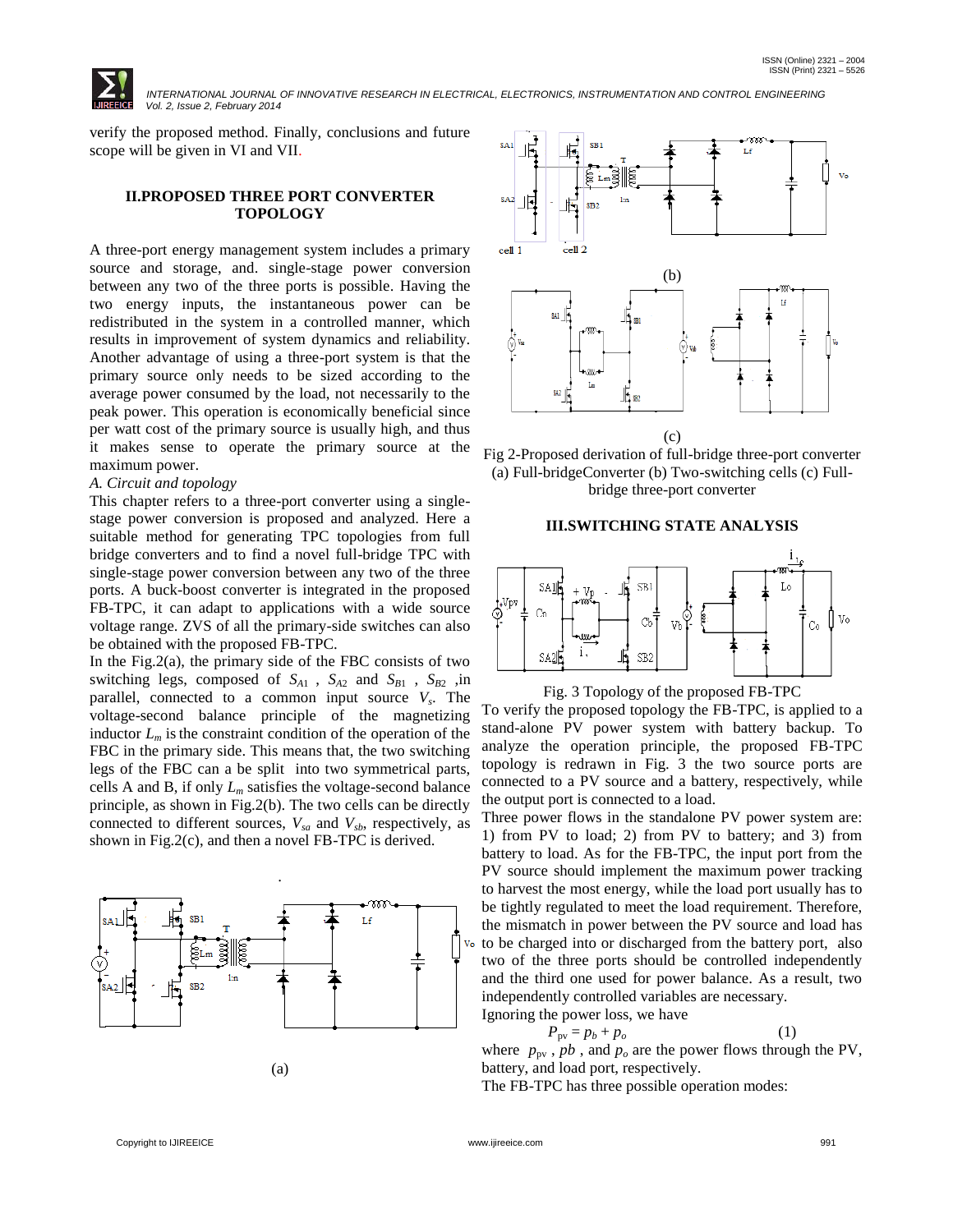

(1) In dual-output (DO) mode, with  $p_{\text{pv}} \geq p_o$ , the battery absorbs the surplus solar power and both the load and battery take the power from PV;

(2) In dual-input (DI) mode, with  $p_{pv} \leq p_o$  and  $p_{pv} > 0$ , the battery discharges to feed the load along with the PV; and (3) In single-input single-output (SISO) mode, with  $p_{pv} = 0$ , the battery supplies the load power alone.

When  $p_{pv} = po$  exactly, the solar supplies the load power alone and the converter operates in a boundary state of DI and DO modes. This state can either be treated as DI or DO mode.

For simplicity, the following assumptions are made:

1) During the steady state  $C_{pv}$ ,  $C_b$ , and  $C_o$  are large enough and the voltages of the three ports,  $V_{\text{pv}}$ ,  $V_b$ , and  $V_o$ , are constant.

2)  $V_{\text{pv}} \geq V_b$  case is taken for the switching state analysis.

There are four switching states in one switching cycle. The equivalent circuit in each state and key waveforms are shown in the figure 4 and 5 respectively.

*State I [t*0  $-t1$ *]:S<sub>A2</sub>* and *S<sub>B2</sub>* are ON and *S<sub>A1</sub>* and *S<sub>B1</sub>* are OFF, before *t*0 while  $i_{Lm}$  freewheels through  $S_{A2}$  and  $S_{B2}$ .  $S_{A1}$  turns ON and *SA*<sup>2</sup> turns OFF at *t*0. Positive voltage is applied across the transformer's primary winding.



Fig 4(a)-Equivalent circuits of switching state [*t*0 , *t1*1

$$
\frac{di_{Lm}}{dt} = \frac{V_{pv}}{L_m}
$$
\n
$$
\frac{di_{Lo}}{dt} = \frac{nV_{pv} - V_o}{L_o}
$$
\n
$$
i_p = i_{Lm} + ni_{Lo}
$$
\n(2)

*State II [t*1  $-t2$  *]:* At *t*1,  $S_{B2}$  turns OFF and  $S_{B1}$  turns ON. A positive voltage is applied on the primary winding of the transformer.



Fig 4(b)-Equivalent circuits of switching state [*t*1 , *t2*1

$$
\frac{di_{Lm}}{dt} = \frac{V_{pv} - V_b}{L_m}
$$
\n
$$
\frac{di_{Lo}}{dt} = \frac{n(V_{pv} - V_b) - V_o}{L_o}
$$
\n
$$
i_p = i_{Lm} + ni_{Lo}
$$
\n(3)

*State III [t*2  $-t3$ *]:S<sub>A1</sub>* turns OFF and *S<sub>A2</sub>* turns ON, at *t*2. A negative voltage is applied on the primary winding of the transformer





$$
\frac{di_{Lm}}{dt} = \frac{-V_b}{L_m}
$$
\n
$$
\frac{di_{Lo}}{dt} = \frac{nV_b - V_o}{L_o}
$$
\n
$$
i_p = i_{Lm} - ni_{Lo}
$$
\n
$$
i_{Lm} = \frac{V_a}{V_a} + \frac{1}{2} \sum_{i=1}^{n} \frac{1}{V_a} \frac{V_a}{V_a} + \frac{1}{2} \sum_{i=1}^{n} \frac{V_a}{V_a} + \frac{1}{2} \sum_{i=1}^{n} \frac{V_a}{V_a} + \frac{1}{2} \sum_{i=1}^{n} \frac{V_a}{V_a} + \frac{1}{2} \sum_{i=1}^{n} \frac{V_a}{V_a} + \frac{1}{2} \sum_{i=1}^{n} \frac{V_a}{V_a} + \frac{1}{2} \sum_{i=1}^{n} \frac{V_a}{V_a} + \frac{1}{2} \sum_{i=1}^{n} \frac{V_a}{V_a} + \frac{1}{2} \sum_{i=1}^{n} \frac{V_a}{V_a} + \frac{1}{2} \sum_{i=1}^{n} \frac{V_a}{V_a} + \frac{1}{2} \sum_{i=1}^{n} \frac{V_a}{V_a} + \frac{1}{2} \sum_{i=1}^{n} \frac{V_a}{V_a} + \frac{1}{2} \sum_{i=1}^{n} \frac{V_a}{V_a} + \frac{1}{2} \sum_{i=1}^{n} \frac{V_a}{V_a} + \frac{1}{2} \sum_{i=1}^{n} \frac{V_a}{V_a} + \frac{1}{2} \sum_{i=1}^{n} \frac{V_a}{V_a} + \frac{1}{2} \sum_{i=1}^{n} \frac{V_a}{V_a} + \frac{1}{2} \sum_{i=1}^{n} \frac{V_a}{V_a} + \frac{1}{2} \sum_{i=1}^{n} \frac{V_a}{V_a} + \frac{1}{2} \sum_{i=1}^{n} \frac{V_a}{V_a} + \frac{1}{2} \sum_{i=1}^{n} \frac{V_a}{V_a} + \frac{1}{2} \sum_{i=1}^{n} \frac{V_a}{V_a} + \frac{1}{2} \sum_{i=1}^{n} \frac{V_a}{V_a} + \frac{1}{2} \sum_{i=1}^{n} \frac{V_a}{V_a} + \frac{1}{
$$

*State IV [t*3  $-t4$ ]:  $S_{B1}$  turns OFF and  $S_{B2}$  turns ON at *t*3. The  $i_{Lm}$  freewheels through  $S_{A2}$  and  $S_{B1}$ 

and voltage across the primary winding is clamped at zero



Fig 4(d)-Equivalent circuits of switching state [*t*3 , *t4*1

$$
\frac{di_{Lm}}{dt} = 0
$$
\n
$$
\frac{di_{Lo}}{dt} = \frac{-V_o}{L_o}
$$
\n(5)

Applying the volt-second balance principle to the magnetizing inductor of the transformer *L<sup>m</sup>* and the output filter inductor *Lo*, respectively, we have:

$$
V_{pv} = \frac{D_{B1}}{D_{A1}} V_b
$$
  
\n
$$
V_o = n[D_1 V_{pv} + D_2 (V_{pv} - V_b) + D_3 V_b] = 2n D_3 V_b
$$
 (6)

 $D_1$ – $D_3$  are the equivalent duty cycles of States I–III, especially,  $D_3$  is the overlapped section of the driven signal

*V*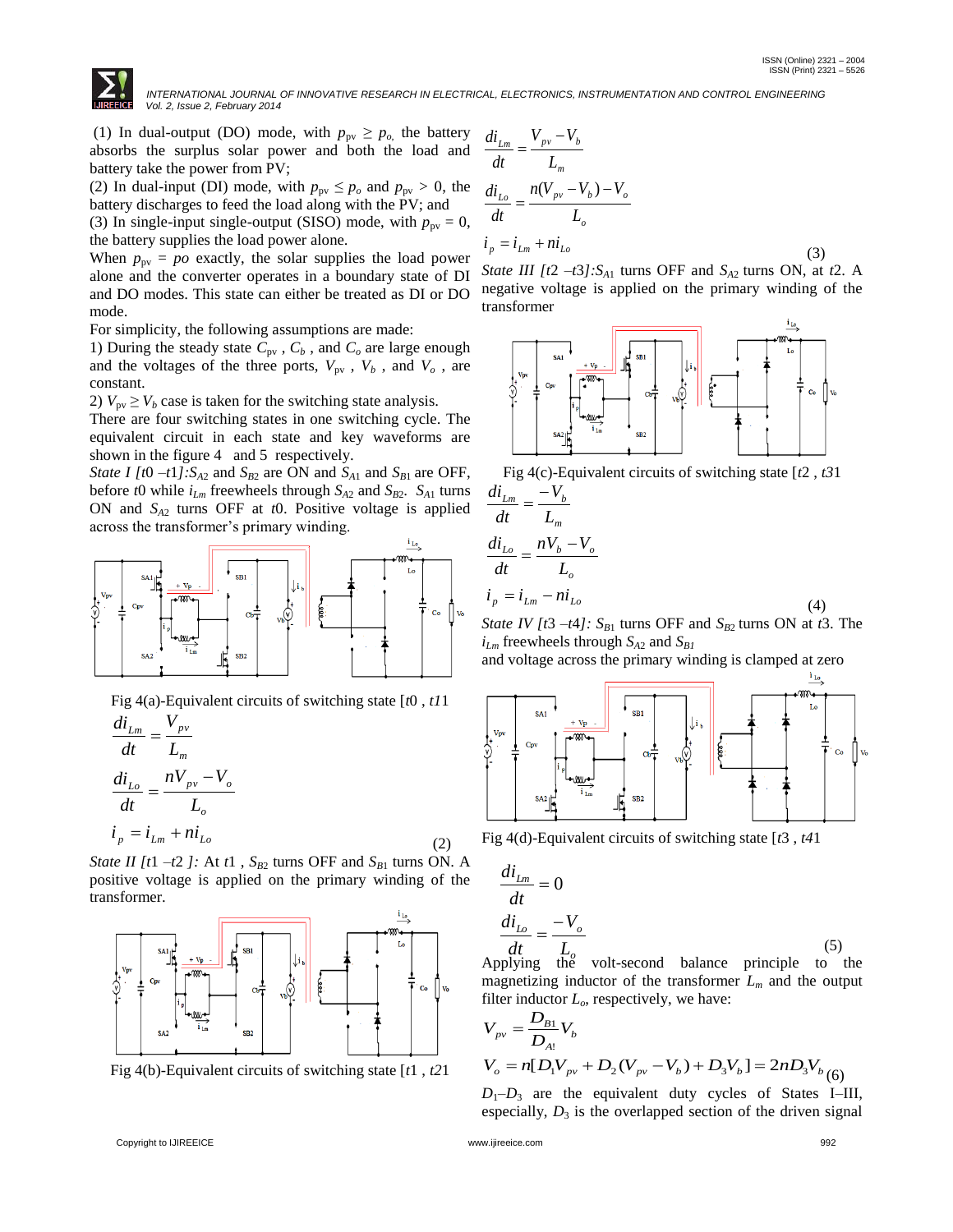

windings. By following the same analysis, the output voltage control and output voltage  $v<sub>o</sub>$  is further controlled with  $v<sub>c2</sub>$ *V<sup>o</sup>* can be given by

$$
V_o = n[D_1 V_{pv} + D_2 (V_b - V_{pv}) + D_3 V_b] = 2nD_1 V_{pv} (7)
$$

The voltage of the PV source  $V_{\text{pv}}$  can be regulated with  $D_{A1}$ and  $D_{BI}$  for the maximum power point tracking (MPPT), taking the battery voltage  $V_b$  as constant and the output voltage *Vo* can be tightly regulated with  $D_1$  and  $D_3$ .



IV. CONTROL STRATEGY



Fig 6-Control diagram for the three port converter

A feedback control structure was used for each operating mode of the converter topology. The objective is to regulate the load voltage and prevent load transitions from affecting the operation of the converter. A multi-loop control scheme was described here. It simultaneously regulates the PV power to achieve the MPPT, or battery charging control and the output voltage. Control diagram of the three port converter is shown in the Fig 6. Multi objective control architecture is implemented to regulate different power ports.

Pulse width modulation scheme can be applied to the proposed FBTPC. Based on the analysis, the proposed PWM scheme and its generation are shown in Fig. 7, where

for  $S_{A1}$  and  $S_{B2}$  and  $D_{A1}$  and  $D_{B1}$  are the duty cycles of  $S_{A1}$   $V_{tri}$  is the peak-to-peak value of the carrier voltage  $v_{tri}$ , and and  $S_{B1}$  in the steady state, respectively. For the  $V_{pv} < V_b$   $v_{c1}$ ,  $v_{c2}$  are control voltages. In proposed PWM scheme, when case, the operation principles of the FB-TPC are the same as  $v_{pv}$  is much higher than  $v_b$ , as shown in Fig. 7, there are only those of the  $V_{\text{pv}} \geq Vb$  case. Differences between these two three switching states, states II–IV, in one switching cycle. cases are the voltage applied to the transformer and the By regulating the turned OFF time of  $SA1$  with  $v_{c1}$ , the PV direction of the reflected current of *iLo* through primary power can be controlled to get the MPPT, battery charging regulating *D*3 by adjusting the turned OFF time of *SB* 1 .When  $v_{\text{pv}}$  decreases, as shown in Fig. 7, and there are three switching states in one switching cycle, states I–III.

It has two feedback control loops, to generate two control voltages  $v_{c1}$  and  $v_{c2}$  simultaneously. Here a PID controller is used to generate the control voltages.



#### **V. SIMULATION RESULTS**

The MATLAB 7.12.0(R2011a) is used for the simulation part of the project. MATLAB/Simulink model of the Full Bridge -three port converter with closed loop control is shown in the Figure 8. The PV voltage and battery voltage is adjusted between 38V-76Vand 26V-38V respectively. Switching frequency is 100 KHz and load voltage is maintained at 42V.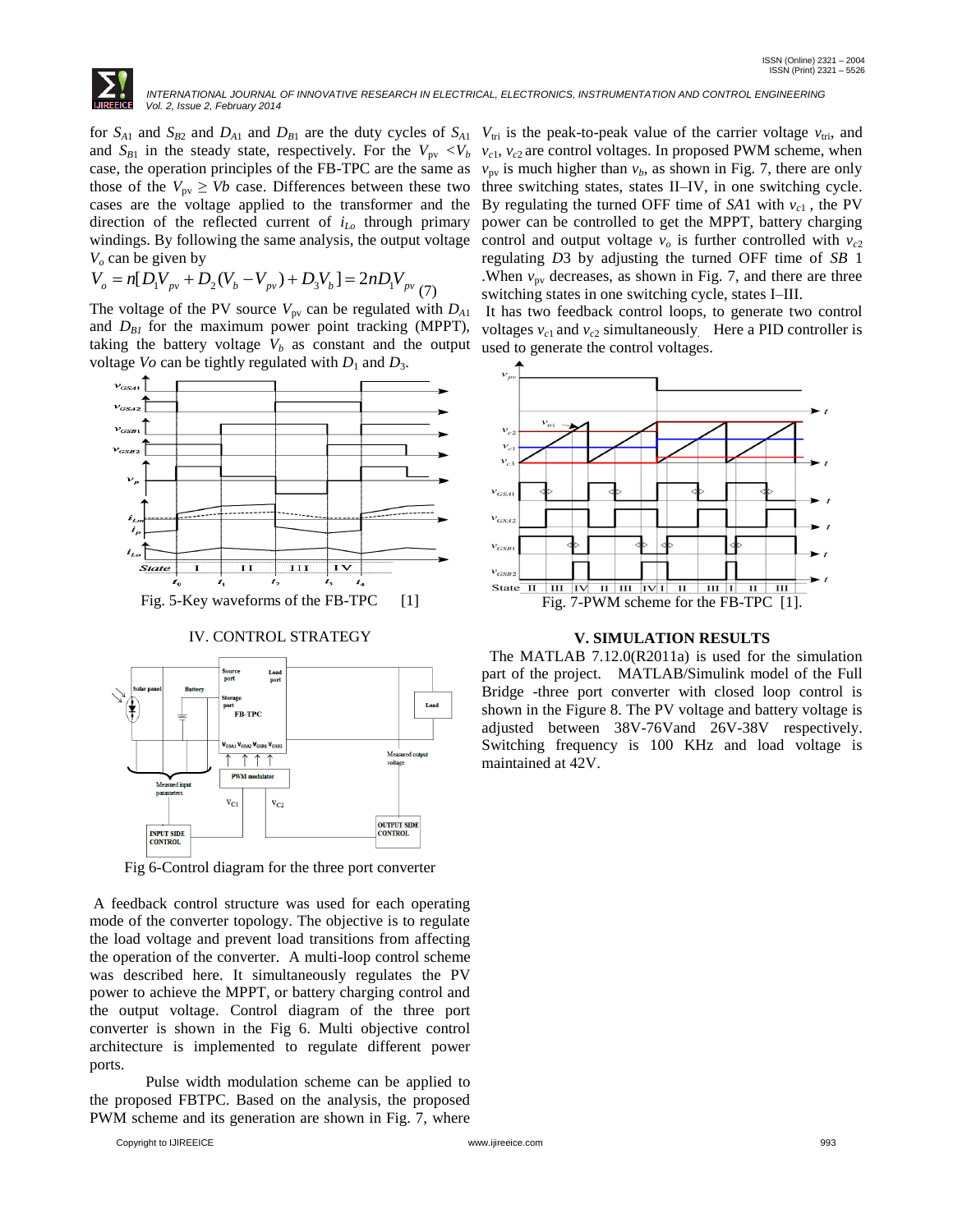



Fig 8-MATLAB/Simulink model of the FB-TPC

The steady-state waveforms of the converter in DO mode with 75V input voltage at full load are given in Fig. 9. The shapes of the corresponding waveforms in DO and DI are the same and the only difference is the average value of the primary winding's current  $i_p$ , and the average value of  $i_p$  is positive in DO mode.



full-load condition

The steady-state waveforms of the converter with 40V input voltage at full load are shown in Fig. 10.Shows the waveforms of the DI mode. The average value of the primary winding's current  $i_p$  is negative.



Fig 10-Steady-state waveforms at 40V input voltage with full-load condition

The drain to source voltage and driving voltage on *SA*<sup>1</sup> , *SA*<sup>2</sup> ,  $S_{B_1}$ , and  $S_{B_2}$ , in the DO mode at full load, is given in Fig. 11, which indicates that all the switches are turned ON with ZVS . The voltage spike on switches is very small when switches are turned OFF.



1 and SA 2 and

# (b) SB 1 and SB 2 .

Fig.12 gives the transient waveforms with stepping up (from half load to full load) and stepping down (from full load to half load) the resistor load. The load transients occurs at